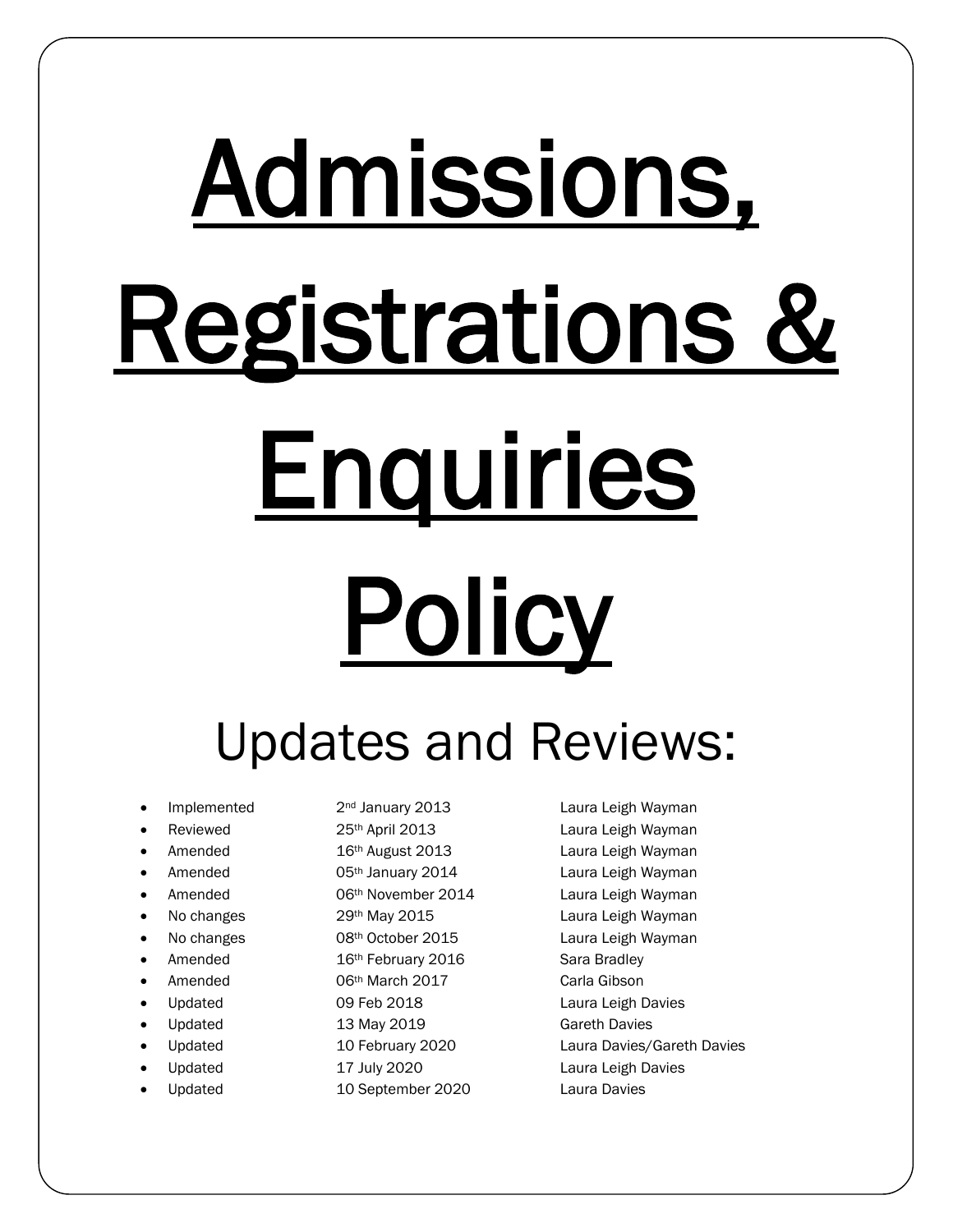### Child's Play Private Nursery

Policies and Procedures

#### Admissions, registrations and enquiries policy

Child's Play Private Nursery aims to make sure that everyone in our local and wider community can access our settings through open, fair and clearly communicated procedures.

#### Age groups:

- 0-2years Explorers
- 2-3 years Adventurers
- 3-5 years Investigators
- 5-10 years Innovators (Inc. Holiday Care)

\*The age ranges above are guidelines only, individual sites may operate different age groups depending on size and setting requirements.

#### Session times:

- Morning 7.30-1pm (8am, start for free education children)
- Afternoon 1.00-6pm
- Full Dav 7.30-6pm

(free entitlement sessions differ to 8-1, 1-6, 8.30-11.30, or 1.30-4.30)

We offer flexible sessions, with a minimum of one am/pm session up to a full time place, per week. Our bookings are based upon a first come, first served basis and the availability for the desired sessions. (This is confirmed once we have received the completed registration form and a nonrefundable registration fee. \*Grant only children have the option to opt out of this)

Enquiries for places can be made via a number of different ways:

- 1. Telephone
- 2. Child's Play Private Nursery Website
- 3. Daynurseries.co.uk website
- 4. Childcare.co.uk website
- 5. Child's Play Private Nursery Facebook page
- 6. Direct Contact- turning up at nursery
- 7. Indirect- Via the Local Authority- eligibility checking team (Durham or Hartlepool)
- 8. Child's Play Private Nursery Email Account

Regardless of the method of initial contact it is the duty of the Nursery Manager and Deputy Manager to log the enquiry in the settings 'Enquiries Folder' and respond appropriately. Here families will be provided with Nursery information as requested and invited to come along to the setting for a Showaround.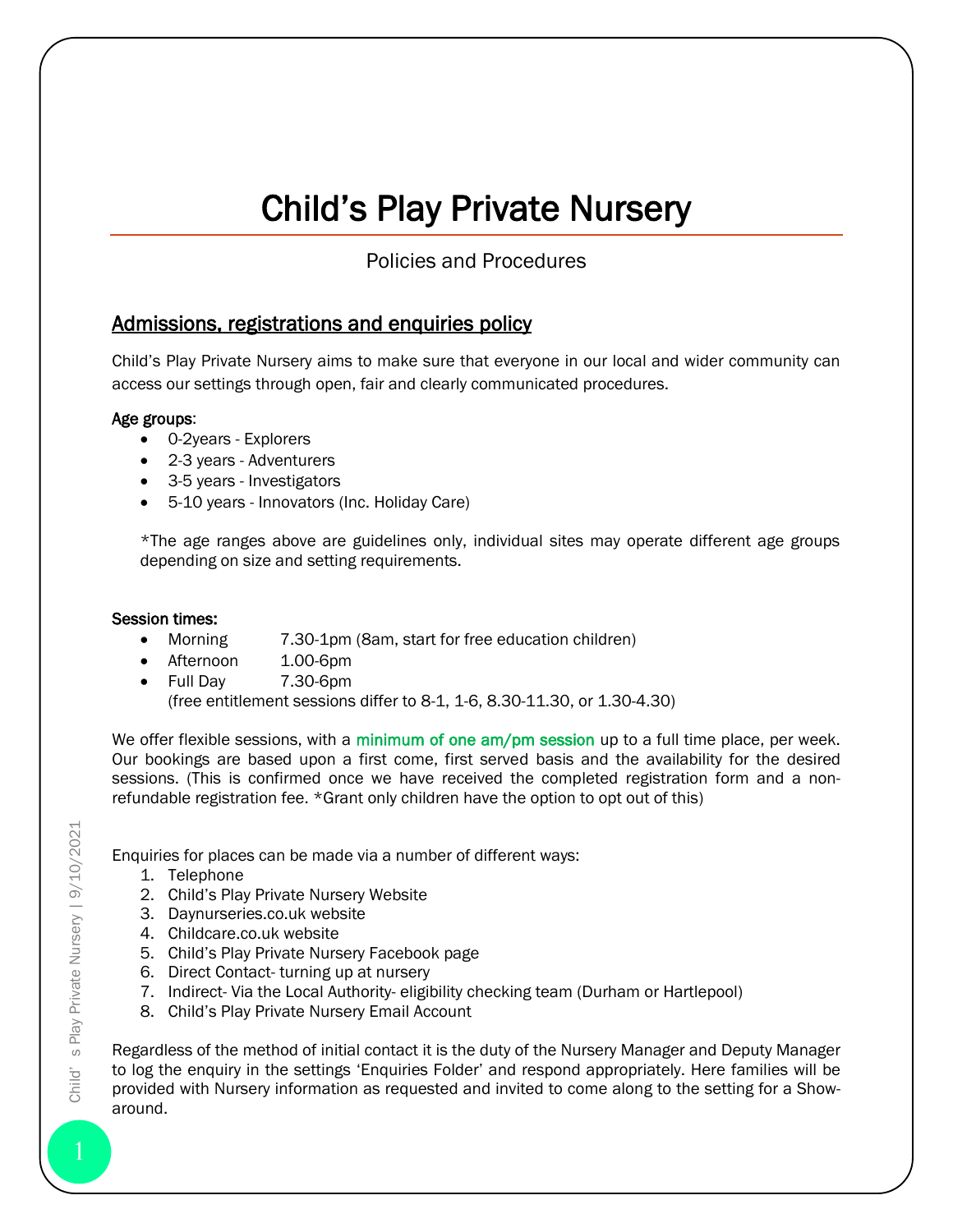Show-arounds - We invite prospective families to visit the setting for a show-around where a member of the management team will show them around the setting, explain our ethos, provide information regarding the Early Years Foundation Stage (EYFS) and provide information on the settings policies and procedures. Examples of activities/experiences we provide will also be discussed, as well as explaining the settings belief in learning through play and how parents/families can get involved in their child's learning. Examples of documentation i.e. learning journeys will be shown and opportunities to meet the staff is also available, discussions about any questions or queries in which the family have will also be promoted.

At the end of the show-around the prospective family will receive a price list, registration form, Application for eligibility funding (where applicable) and a brochure. The registration form will be discussed in full detail.

Funding Eligibility: Management staff are required to check for availability for free funding for 2, 3 and 4 year olds and inform families of the free funding which may be available to them, as they often don't know that this is available.

Where families believe their child qualifies for the two year entitlement an application for eligibility checking must be filled in and forwarded to Durham County / Hartlepool Council, Early Years and School Places team for approval.

Nursery management will also check for any additional funding your child or family may be eligible for e.g. EYPP (Early Years Pupil Premium)

Uniform: Uniforms are available for families to purchase at an additional cost, this is not mandatory. Families are given an order form with all other registration documents, alternatively they can order direct from the Nursery Website- [www.childsplayprivatenursery.co.uk](http://www.childsplayprivatenursery.co.uk/) Families are also made aware that we try to prevent carrier bags in the setting as much as possible due to suffocation risk, so we ask families (where possible) to provide a non-plastic bag which would not pose a risk of suffocation. Upon registration 1 FREE piece of uniform (excluding coats) can be ordered for the child(ren) registering.

Confirmation of Place- Families will be notified of a nursery place upon receipt of a completed registration form along with the non-refundable registration fee. A confirmation letter will be issued usually within 5 working days. The letter will also state that we will be in touch closer to the agreed start date and arrange settling in visits (refer to parents as partners and the role of the special carer policy) At which point the child's required sessions are then added to the forecast sheets, to secure the place.

\*Confirmation letter is usually issued via email or direct through our blossom educational app.

Where appropriate we will send such communication in dual language, large font or any other format where possible to meet each families' individual needs. A new child registration check list will also be completed and signed off by a management member prior to the child starting nursery.

Transitions and settling in sessions - Prior to any child joining the nursery or preparing to move to another room, we will arrange for a number of free settling in sessions, this time will offer opportunity for child and family to get to know their new special carer as well as meet other children in the provision. Detailed care plans will also be filled out as well as initial starting points assessments (to